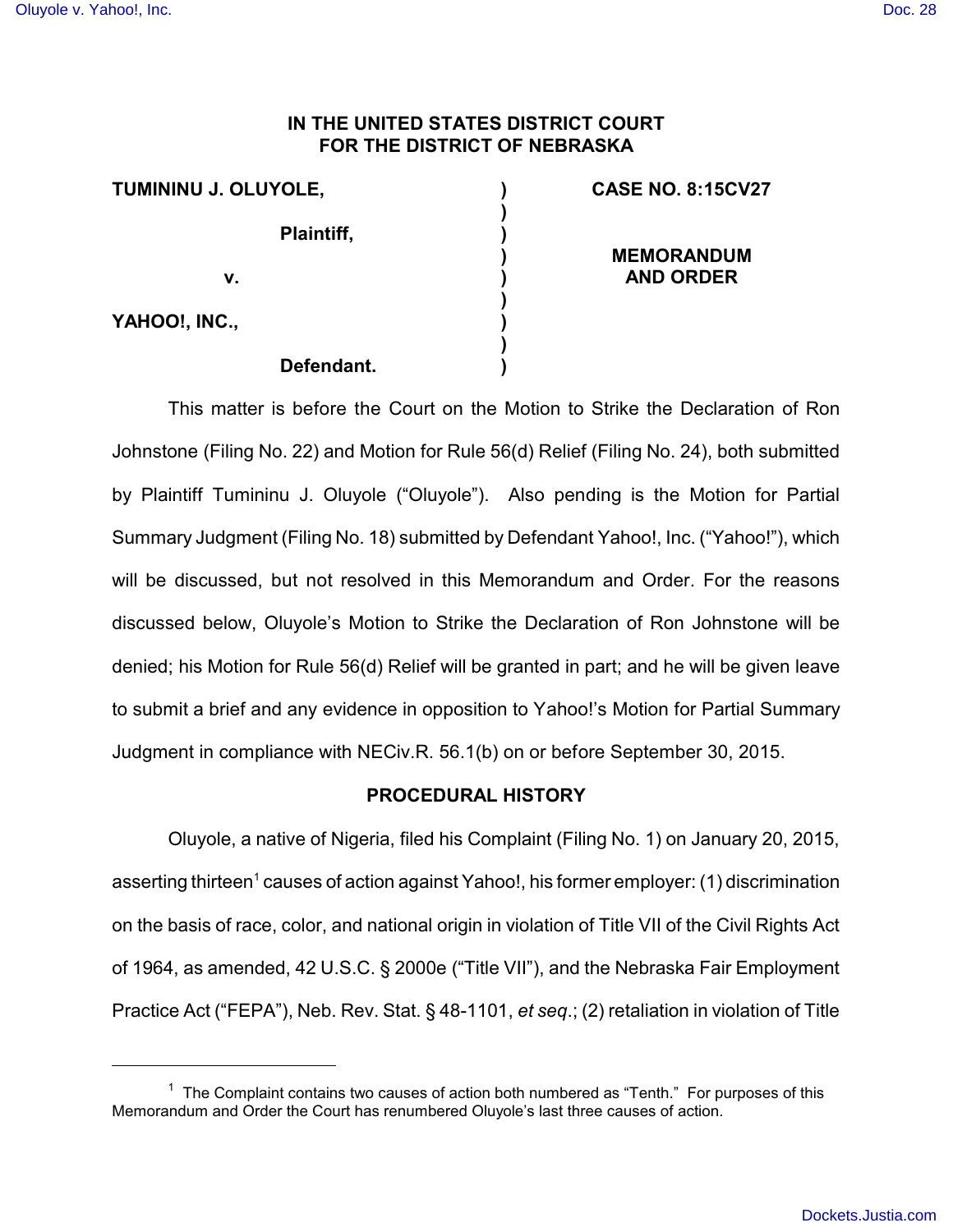VII and FEPA; (3) hostile work environment in violation of Title VII and FEPA, (4) discrimination in violation of 42 U.S.C. § 1981; (5) retaliation in violation of 42 U.S.C. § 1981; (6) hostile work environment in violation of 42 U.S.C. § 1981; (7) failure to pay wages and other compensation due in violation of the Nebraska Wage Payment and Collection Act ("NWPCA"), Neb. Rev. Stat. § 48-1228 *et seq*.; (8) demand for an accounting pursuant to the NWPCA; (9) violation of the Electronic Communications Privacy Act ("ECPA"), 18 U.S.C. § 2511; (10) violation of the Computer Fraud and Abuse Act ("CFAA"), 18 U.S.C. § 1030; (11) violation of the Stored Communications Act ("SCA"), 18 U.S.C. § 2701; (12) invasion of privacy; and (13) trespass to chattels. Central to Oluyole's claims is his termination from Yahoo! on February 24, 2014, following certain communications, including electronic communications, with his co-worker, Mary Rocha ("Rocha"), on or about January 7, 2014.

On July 2, 2015, Yahoo! moved for summary judgment with respect to Oluyole's second, seventh, eighth, ninth, tenth, eleventh, twelfth, and thirteenth causes of action. In support of its Motion, Yahoo! submitted the declaration of Ron Johnstone, its Vice President and Associate General Counsel (Filing No. 19-1), among other evidence.

On August 10, 2015, Oluyole moved to strike the Johnstone declaration, asserting that it was not properly signed and certified in compliance with 28 U.S.C. § 1746 and should be stricken pursuant to Fed. R. Civ. P. 11(a). Oluyole also moved for relief under Fed. R. Civ. P. 56 (d), asking the Court to deny Yahoo!'s Motion for Partial Summary Judgment as premature, or defer consideration of the Motion until Oluyole conducts discovery. Although Oluyole's Brief in Support of Plaintiff's Motion for Rule 56(d) Relief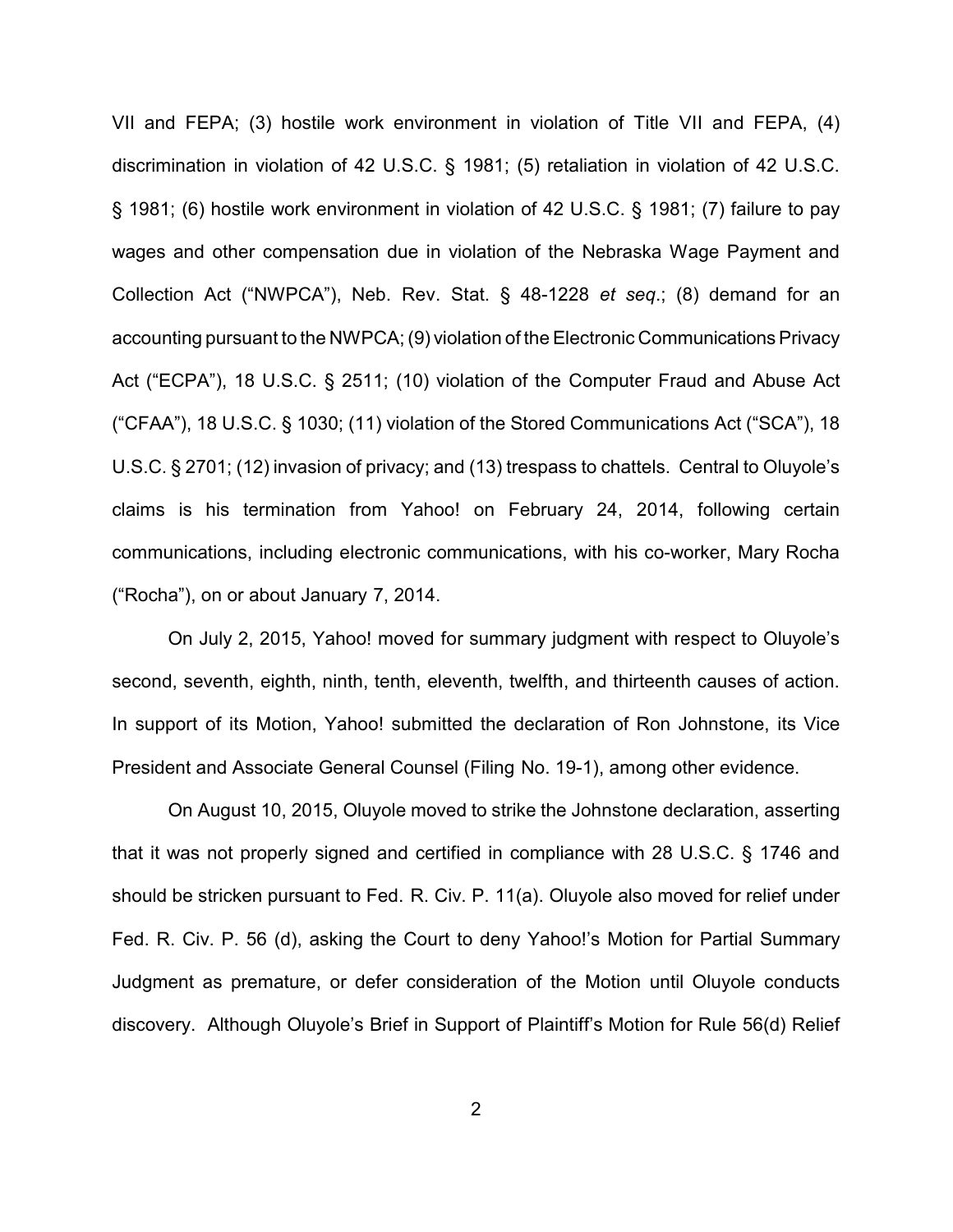(Filing No. 25) is also captioned as a Resistance to Defendant's Motion for Partial Summary Judgment, the brief does not comply with NECivR 56.1(b)(1).<sup>2</sup>

On August 28, 2015, Yahoo! resubmitted the Johnstone affidavit, with an electronic signature (Filing No. 26-1).

### **DISCUSSION**

### **I. Motion to Strike Johnstone Declaration**

Oluyole asserts that the Declaration of Ron Johnstone should be stricken because

it does not meet the requirements of 28 U.S.C. § 1746 as to form, and because it contains

inadmissible evidence not based on Johnstone's personal knowledge.

### *A. Requirements of 28 U.S.C. § 1746 as to Form of Declarations*

With respect to statutory requirements for the form of the Declaration, 28 U.S.C.

§ 1746 provides:

Wherever, under any law of the United States or under any rule, regulation, order, or requirement made pursuant to law, any matter is required or permitted to be supported, evidenced, established, or proved by the sworn declaration, verification, certificate, statement, oath, or affidavit, in writing of the person making the same (other than a deposition, or an oath of office, or an oath required to be taken before a specified official other than a notary public), such matter may, with like force and effect, be supported, evidenced, established, or proved by the unsworn declaration, certificate, verification, or

NECivR 56.1(b)(1) (emphasis in original).

<sup>&</sup>lt;sup>2</sup> The rule provides:

**Response to Movant's Statement.** The party opposing a summary judgment motion must include in its brief a concise response to the moving party's statement of material facts. Each material fact in the response must be set forth in a separate numbered paragraph, must include pinpoint references to affidavits, pleadings, discovery responses, deposition testimony (by page and line), or other materials upon which the opposing party relies, and, if applicable, must state the number of the paragraph in the movant's statement of material facts that is disputed. Properly referenced material facts in the movant's statement are considered admitted unless controverted in the opposing party's response.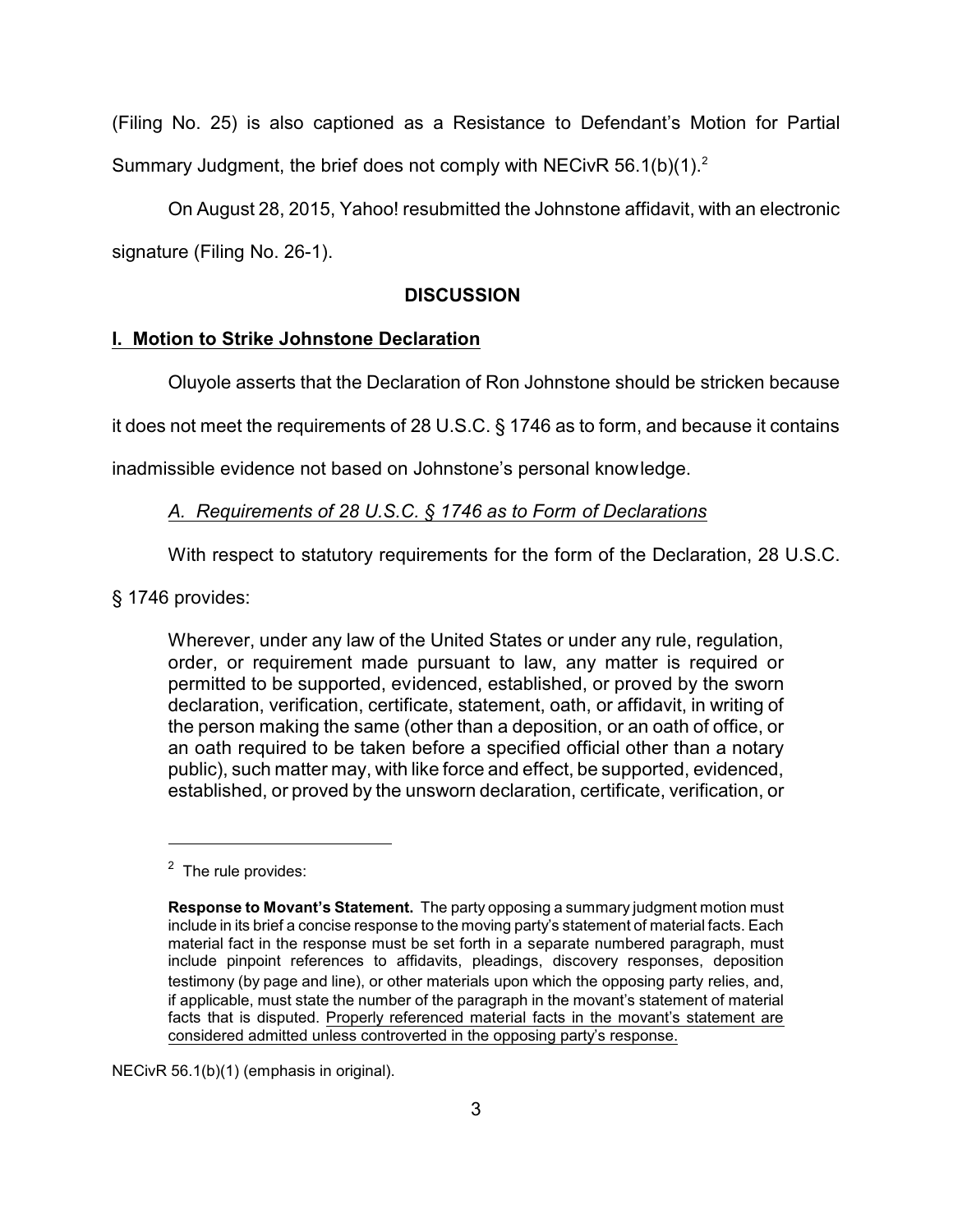statement, in writing or such person which is subscribed by him, as true under penalty of perjury, and dated, in substantially the following form:

. . . . (2) If executed within the United States, its territories, possessions, or commonwealths: "I declare (or certify, verify, state) under penalty of perjury that the foregoing is true and correct. Executed on (date).

(Signature)".

Johnstone's Declaration states that it was submitted "[p]ursuant to 28 U.S.C.

§ 1746" and "under penalty of perjury[.]" (Filing No. 19-1 at 6.) The signature on the

Declaration, however, is followed by the mark "/TF," suggesting it was signed by a

surrogate. (*Id.* at 7.)

Fed. R. Civ. P. 11 (a) provides, in part: "The court must strike an unsigned paper

unless the omission is promptly corrected after being called to the attorney's or party's

attention." NECivR. 11.1(a)(2) provides:

**Nonattorney Signature.** If an original document requires a nonattorney's signature, the filer may (A) scan and upload the signed document to the System or (B) electronically file the document with the nonattorney signature represented by an "s/" and the name typed in the space where the signature would otherwise appear.

**(A) Maintenance of Original Document.** The filer must maintain the original signed document in paper form until all time periods for appeal expire. At the court's request, the filer must provide the original document for review.

**(B) Disputes.** A nonfiling signatory or party who disputes i) the authenticity of an electronically filed document with a nonattorney signature or ii) the authenticity of the signature on a document must file an objection within 7 days of receiving the NEF [Notice of Electronic Filing].

Oluyole did not file his objection to the Declaration within the 7-day period

prescribed by NECivR 11.1(a)(2)(B). Nonetheless, Yahoo! submitted a Supplemental

Declaration of Ron Johnstone (Filing No. 26-1) on August 28, 2015, in response to the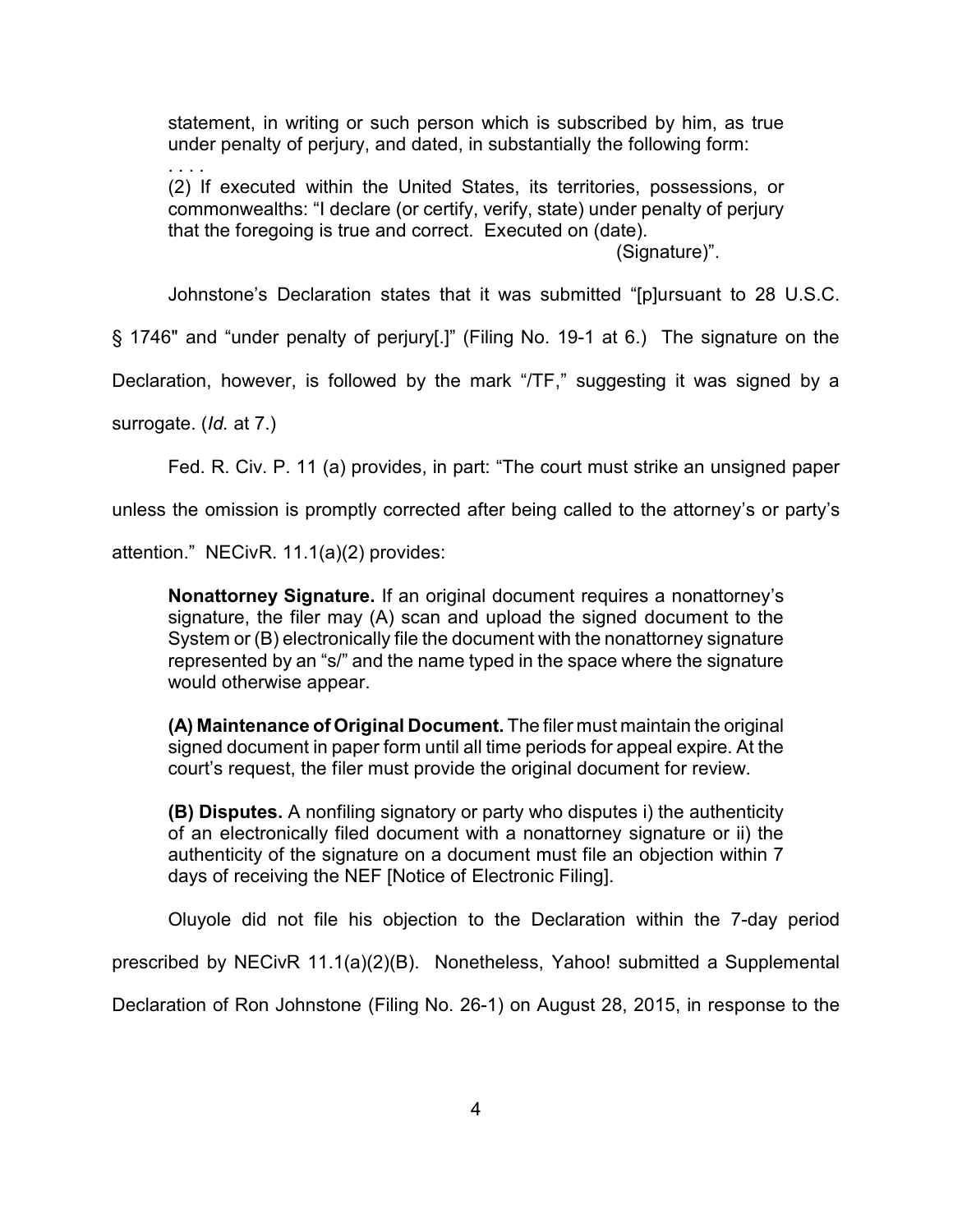Motion to Strike, and in apparent compliance with Fed. R. Civ. P. 11(a) and NECiv. R. 11.1(a)(2).

### *B. Admissibility of Yahoo!'s Evidence*

With respect to the admissibility of the evidence within and attached to Johnstone's Declaration, NECivR 7.1(a)(2)(C) provides: "An affidavit must identify and authenticate any documents offered as evidence. The affidavit must be made on personal knowledge, set forth facts that would be admissible in evidence, show affirmatively that the affiant is competent to testify to the matters stated, and identify the related motion."

Johnstone, the Vice President and Associate General Counsel for Yahoo!, submitted a Declaration that on its face appears to comply with NECivR 7.1(a)(2)(C). While Oluyole may challenge certain of Johnstone's statements as based on hearsay or lacking proper foundation, those challenges should be made in the responsive brief submitted by Oluyole in compliance with NECivR 56.1(b)(1). In ruling on a motion for summary judgment, the Court will not give weight to evidence proffered by a party if that evidence is inadmissible under the Federal Rules of Evidence.

Oluyole's Motion to Strike the Declaration of Ron Johnstone will be denied.

#### **II. Motion for Rule 56(d) Relief**

Fed. R. Civ. P. 56(d) provides: "If a nonmovant shows by affidavit or declaration that, for specified reasons, it cannot present facts essential to justify its opposition, the court may: (1) defer considering the motion or deny it; (2) allow time to obtain affidavits or declarations or to take discovery; or (3) issue any other appropriate order."

Oluyole's Motion for Rule 56(d) Relief is supported by the Declaration of Oluyole's counsel, Jamie M. Hurst (Filing No. 24-1). Hurst asserts that discovery is needed in nine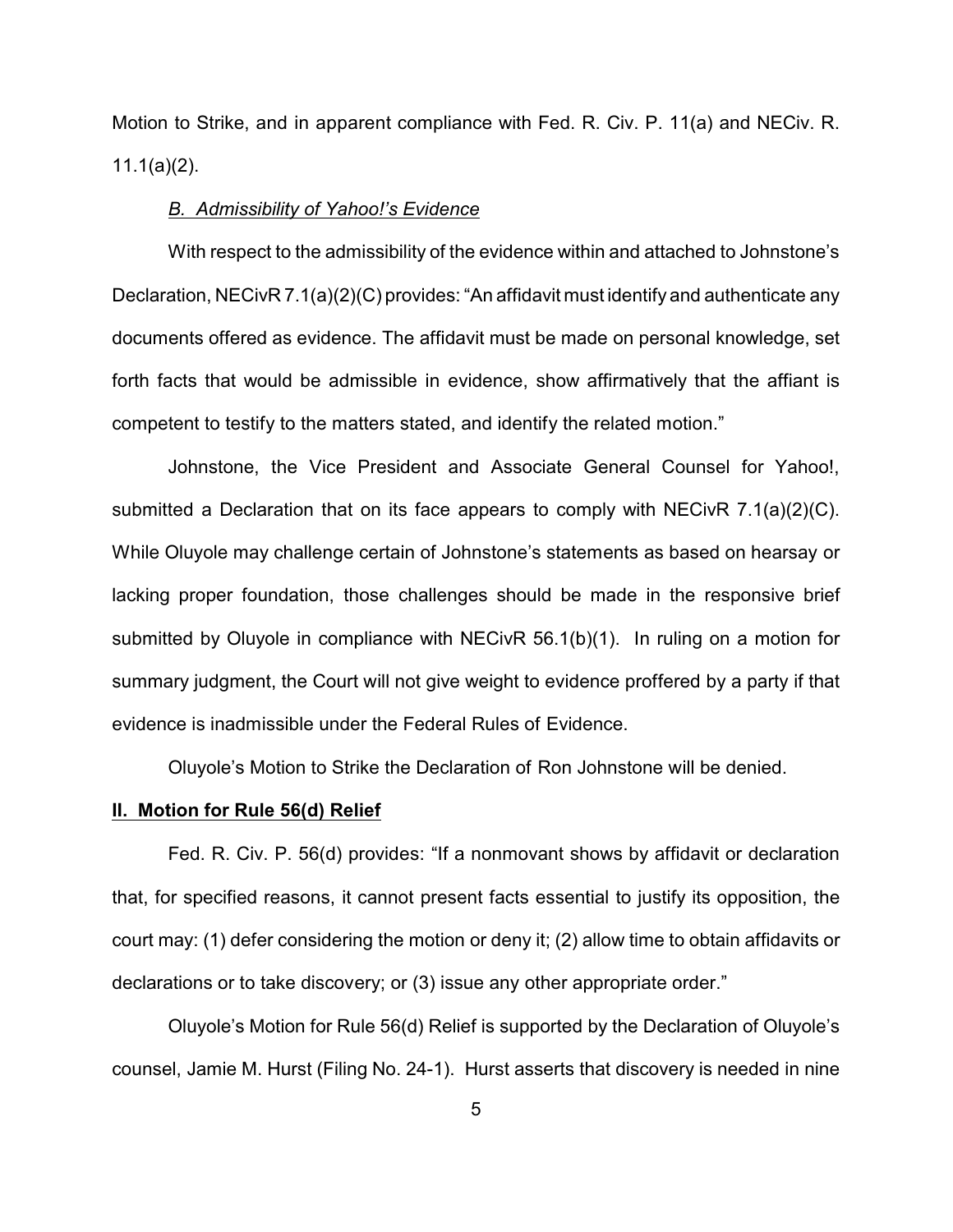subject-matter areas in order for Oluyole to respond to Yahoo!'s Motion for Partial Summary Judgment. (*Id*. at 2–3.) Those subject-matter areas listed by Hurst, however, do not serve to identify "facts essential to justify [Oluyole's] opposition" to the Motion for Partial Summary Judgment. Instead, the subject-matter areas listed either represent facts within Oluyole's own knowledge or matters so broad and general as to lack any basis for Rule 56(d) relief.

If the Court were to rule on the Motion for Partial Summary Judgment at this time, the Court would consider all properly referenced facts in Yahoo!'s Brief in Support of Motion for Partial Summary Judgment as admitted. *See* NECivR 56.1(b)(1). In the interest of justice, the Court will defer consideration of Yahoo!'s Motion for Partial Summary Judgment and give Oluyole an opportunity to submit a responsive brief in compliance with NECivR 56.1(b)(1), as well as any affidavits, declarations, or other evidence in opposition to the Motion. Any such brief and evidence must be submitted on or before September 30, 2015. Yahoo! may submit a reply brief, if any, on or before October 7, 2015.

IT IS ORDERED:

1. Plaintiff Tumininu J. Oluyole's Motion to Strike the Declaration of Ron Johnstone (Filing No. 22) is denied;

2. Plaintiff Tumininu J. Oluyole's Motion for Rule 56(d) Relief and in Resistance to Defendant's Motion for Partial Summary Judgment (Filing No. 24) is granted in part, as follows:

Plaintiff may submit a brief in response to Defendant Yahoo!, Inc.'s Motion for Partial Summary Judgment (Filing No. 18) and any evidence in support of that brief on or before September 30, 2015, and Defendant Yahoo!, Inc., may submit any additional reply brief on or before October 7, 2015; and